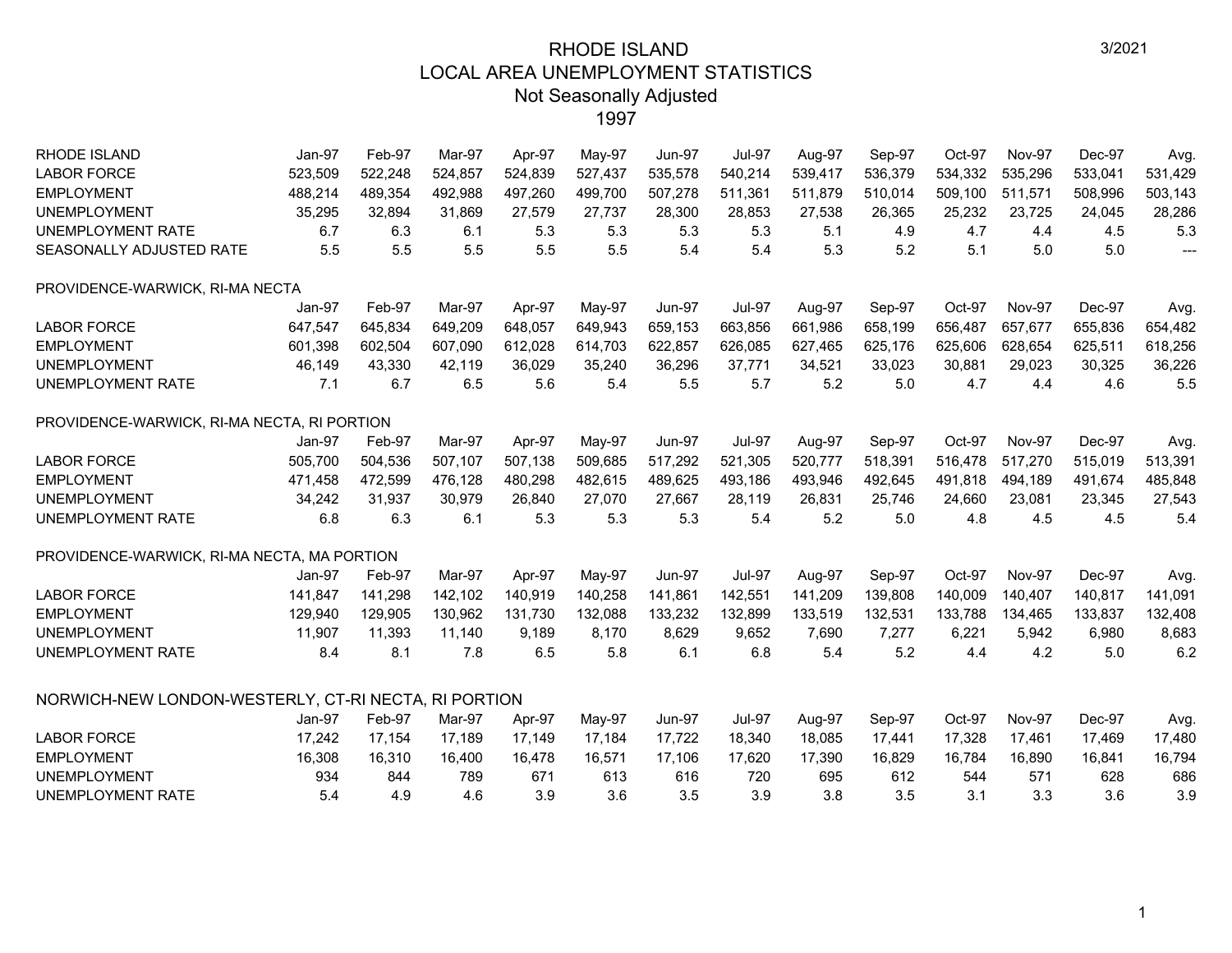| <b>BARRINGTON</b>        | Jan-97 | Feb-97 | Mar-97 | Apr-97 | May-97 | <b>Jun-97</b> | <b>Jul-97</b> | Aug-97 | Sep-97 | Oct-97 | <b>Nov-97</b> | Dec-97 | Avg.   |
|--------------------------|--------|--------|--------|--------|--------|---------------|---------------|--------|--------|--------|---------------|--------|--------|
| <b>LABOR FORCE</b>       | 8,305  | 8,294  | 8,332  | 8,330  | 8,367  | 8,445         | 8,559         | 8,576  | 8,544  | 8,535  | 8,584         | 8,556  | 8,452  |
| <b>EMPLOYMENT</b>        | 7,990  | 8,005  | 8,058  | 8,104  | 8,124  | 8,214         | 8,272         | 8,286  | 8,276  | 8,294  | 8,348         | 8,314  | 8,190  |
| <b>UNEMPLOYMENT</b>      | 315    | 289    | 274    | 226    | 243    | 231           | 287           | 290    | 268    | 241    | 236           | 242    | 262    |
| UNEMPLOYMENT RATE        | 3.8    | 3.5    | 3.3    | 2.7    | 2.9    | 2.7           | 3.4           | 3.4    | 3.1    | 2.8    | 2.7           | 2.8    | 3.1    |
| <b>BRISTOL</b>           | Jan-97 | Feb-97 | Mar-97 | Apr-97 | May-97 | <b>Jun-97</b> | <b>Jul-97</b> | Aug-97 | Sep-97 | Oct-97 | <b>Nov-97</b> | Dec-97 | Avg.   |
| <b>LABOR FORCE</b>       | 11,794 | 11,806 | 11,825 | 11,742 | 11,747 | 11,869        | 11,960        | 11,965 | 11,963 | 11,949 | 12,042        | 11,987 | 11,887 |
| <b>EMPLOYMENT</b>        | 11,047 | 11,067 | 11,141 | 11,203 | 11,233 | 11,360        | 11,436        | 11,455 | 11,445 | 11,465 | 11,544        | 11,495 | 11,324 |
| <b>UNEMPLOYMENT</b>      | 747    | 739    | 684    | 539    | 514    | 509           | 524           | 510    | 518    | 484    | 498           | 492    | 563    |
| <b>UNEMPLOYMENT RATE</b> | 6.3    | 6.3    | 5.8    | 4.6    | 4.4    | 4.3           | 4.4           | 4.3    | 4.3    | 4.1    | 4.1           | 4.1    | 4.7    |
| <b>BURRILLVILLE</b>      | Jan-97 | Feb-97 | Mar-97 | Apr-97 | May-97 | <b>Jun-97</b> | <b>Jul-97</b> | Aug-97 | Sep-97 | Oct-97 | <b>Nov-97</b> | Dec-97 | Avg.   |
| <b>LABOR FORCE</b>       | 8,438  | 8,435  | 8,444  | 8,417  | 8,400  | 8,483         | 8,552         | 8,566  | 8,467  | 8,498  | 8,578         | 8,531  | 8,484  |
| <b>EMPLOYMENT</b>        | 7,852  | 7,866  | 7,918  | 7,963  | 7,984  | 8,074         | 8,129         | 8,142  | 8,134  | 8,149  | 8,205         | 8,170  | 8,049  |
| <b>UNEMPLOYMENT</b>      | 586    | 569    | 526    | 454    | 416    | 409           | 423           | 424    | 333    | 349    | 373           | 361    | 435    |
| UNEMPLOYMENT RATE        | 6.9    | 6.7    | 6.2    | 5.4    | 5.0    | 4.8           | 4.9           | 4.9    | 3.9    | 4.1    | 4.3           | 4.2    | 5.1    |
| <b>CENTRAL FALLS</b>     | Jan-97 | Feb-97 | Mar-97 | Apr-97 | May-97 | <b>Jun-97</b> | <b>Jul-97</b> | Aug-97 | Sep-97 | Oct-97 | Nov-97        | Dec-97 | Avg.   |
| <b>LABOR FORCE</b>       | 7,741  | 7,693  | 7,764  | 7,800  | 7,820  | 7,923         | 7,977         | 7,826  | 7,808  | 7,775  | 7,775         | 7,754  | 7,804  |
| <b>EMPLOYMENT</b>        | 7,015  | 7,029  | 7,076  | 7,117  | 7,134  | 7,213         | 7,264         | 7,275  | 7,268  | 7,282  | 7,332         | 7,302  | 7,192  |
| <b>UNEMPLOYMENT</b>      | 726    | 664    | 688    | 683    | 686    | 710           | 713           | 551    | 540    | 493    | 443           | 452    | 612    |
| UNEMPLOYMENT RATE        | 9.4    | 8.6    | 8.9    | 8.8    | 8.8    | 9.0           | 8.9           | 7.0    | 6.9    | 6.3    | 5.7           | 5.8    | 7.8    |
| <b>CHARLESTOWN</b>       | Jan-97 | Feb-97 | Mar-97 | Apr-97 | May-97 | <b>Jun-97</b> | <b>Jul-97</b> | Aug-97 | Sep-97 | Oct-97 | <b>Nov-97</b> | Dec-97 | Avg.   |
| <b>LABOR FORCE</b>       | 3,888  | 3,839  | 3,872  | 3,830  | 3,822  | 3,840         | 3,878         | 3,909  | 3,984  | 3,913  | 3,903         | 3,898  | 3,881  |
| <b>EMPLOYMENT</b>        | 3,554  | 3,559  | 3,584  | 3,603  | 3,613  | 3,653         | 3,679         | 3,685  | 3,681  | 3,688  | 3,712         | 3,698  | 3,642  |
| <b>UNEMPLOYMENT</b>      | 334    | 280    | 288    | 227    | 209    | 187           | 199           | 224    | 303    | 225    | 191           | 200    | 239    |
| UNEMPLOYMENT RATE        | 8.6    | 7.3    | 7.4    | 5.9    | 5.5    | 4.9           | 5.1           | 5.7    | 7.6    | 5.8    | 4.9           | 5.1    | 6.2    |
| <b>COVENTRY</b>          | Jan-97 | Feb-97 | Mar-97 | Apr-97 | May-97 | <b>Jun-97</b> | <b>Jul-97</b> | Aug-97 | Sep-97 | Oct-97 | <b>Nov-97</b> | Dec-97 | Avg.   |
| <b>LABOR FORCE</b>       | 18,288 | 18,168 | 18,238 | 18,209 | 18,316 | 18,619        | 18,778        | 18,805 | 18,606 | 18,568 | 18,604        | 18,499 | 18,475 |
| <b>EMPLOYMENT</b>        | 17,006 | 17,038 | 17,151 | 17,248 | 17,291 | 17,485        | 17,605        | 17,634 | 17,617 | 17,650 | 17,770        | 17,697 | 17,433 |
| <b>UNEMPLOYMENT</b>      | 1,282  | 1,130  | 1,087  | 961    | 1,025  | 1,134         | 1,173         | 1,171  | 989    | 918    | 834           | 802    | 1,042  |
| UNEMPLOYMENT RATE        | 7.0    | 6.2    | 6.0    | 5.3    | 5.6    | 6.1           | 6.2           | 6.2    | 5.3    | 4.9    | 4.5           | 4.3    | 5.6    |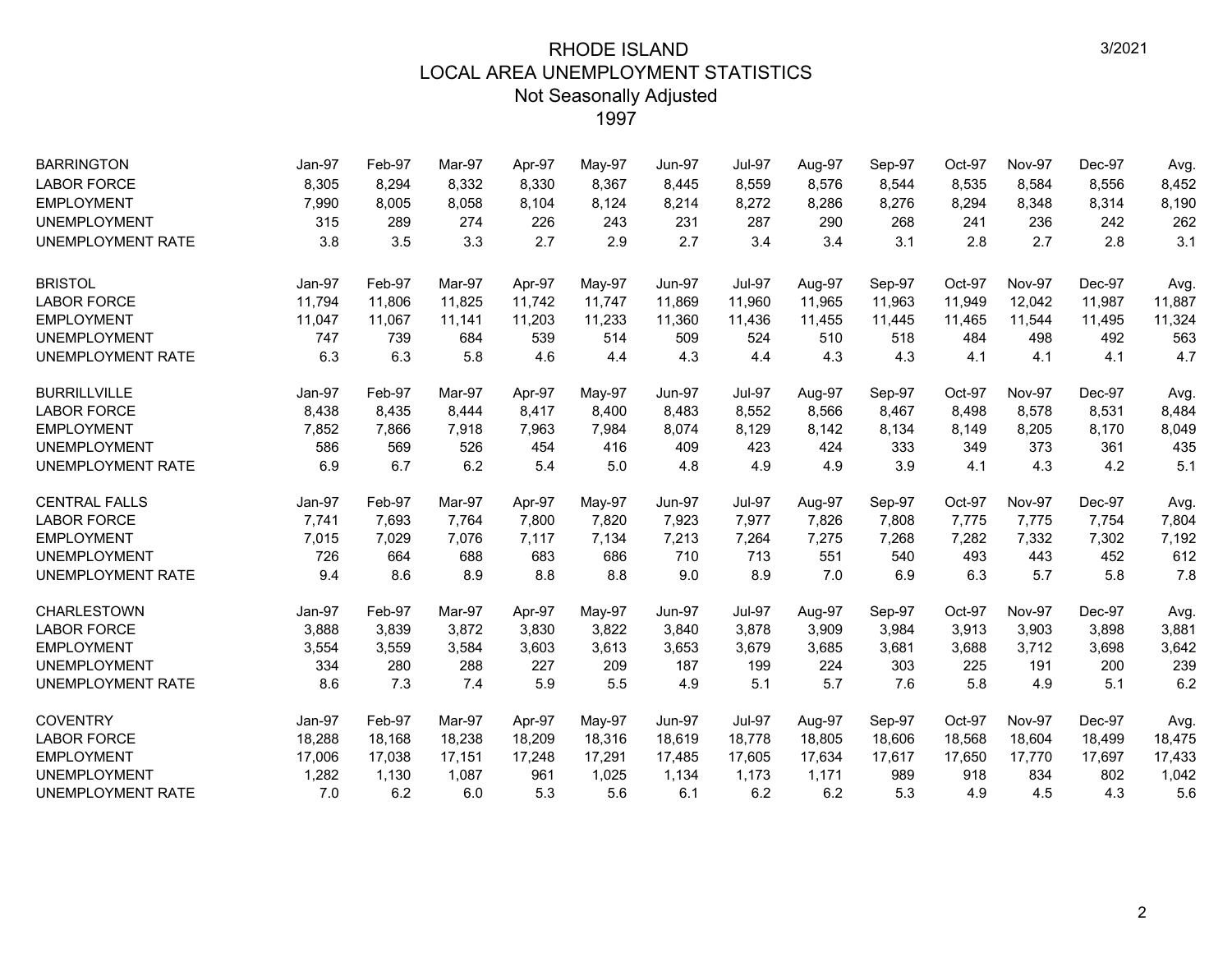| <b>CRANSTON</b>          | Jan-97 | Feb-97 | Mar-97 | Apr-97 | May-97 | <b>Jun-97</b> | <b>Jul-97</b> | Aug-97 | Sep-97  | Oct-97 | <b>Nov-97</b> | Dec-97 | Avg.   |
|--------------------------|--------|--------|--------|--------|--------|---------------|---------------|--------|---------|--------|---------------|--------|--------|
| <b>LABOR FORCE</b>       | 38,523 | 38,355 | 38.589 | 38,600 | 38,735 | 39,259        | 39,445        | 39,364 | 39,277  | 39,334 | 39,392        | 39,211 | 39,007 |
| <b>EMPLOYMENT</b>        | 36,027 | 36,093 | 36,333 | 36,539 | 36,631 | 37,042        | 37,298        | 37,356 | 37,320  | 37,391 | 37,643        | 37,489 | 36,930 |
| <b>UNEMPLOYMENT</b>      | 2,496  | 2,262  | 2,256  | 2,061  | 2,104  | 2,217         | 2,147         | 2,008  | 1,957   | 1,943  | 1.749         | 1.722  | 2,077  |
| <b>UNEMPLOYMENT RATE</b> | 6.5    | 5.9    | 5.8    | 5.3    | 5.4    | 5.6           | 5.4           | 5.1    | $5.0\,$ | 4.9    | 4.4           | 4.4    | 5.3    |
| <b>CUMBERLAND</b>        | Jan-97 | Feb-97 | Mar-97 | Apr-97 | May-97 | Jun-97        | <b>Jul-97</b> | Aug-97 | Sep-97  | Oct-97 | <b>Nov-97</b> | Dec-97 | Avg.   |
| <b>LABOR FORCE</b>       | 16,603 | 16,599 | 16,677 | 16,590 | 16,593 | 16,817        | 16,935        | 16,973 | 16,846  | 16,794 | 16,914        | 16,838 | 16,765 |
| <b>EMPLOYMENT</b>        | 15,617 | 15,646 | 15,749 | 15,840 | 15,879 | 16,058        | 16,169        | 16,194 | 16,179  | 16,209 | 16,318        | 16,251 | 16,009 |
| <b>UNEMPLOYMENT</b>      | 986    | 953    | 928    | 750    | 714    | 759           | 766           | 779    | 667     | 585    | 596           | 587    | 756    |
| UNEMPLOYMENT RATE        | 5.9    | 5.7    | 5.6    | 4.5    | 4.3    | 4.5           | 4.5           | 4.6    | 4.0     | 3.5    | 3.5           | 3.5    | 4.5    |
| <b>EAST GREENWICH</b>    | Jan-97 | Feb-97 | Mar-97 | Apr-97 | May-97 | <b>Jun-97</b> | <b>Jul-97</b> | Aug-97 | Sep-97  | Oct-97 | <b>Nov-97</b> | Dec-97 | Avg.   |
| <b>LABOR FORCE</b>       | 6,639  | 6,643  | 6.677  | 6,686  | 6,723  | 6,812         | 6,846         | 6,860  | 6,846   | 6,835  | 6,855         | 6,854  | 6,773  |
| <b>EMPLOYMENT</b>        | 6,328  | 6,340  | 6,381  | 6,418  | 6,434  | 6,507         | 6,551         | 6,562  | 6,555   | 6,568  | 6,611         | 6,585  | 6,487  |
| <b>UNEMPLOYMENT</b>      | 311    | 303    | 296    | 268    | 289    | 305           | 295           | 298    | 291     | 267    | 244           | 269    | 286    |
| <b>UNEMPLOYMENT RATE</b> | 4.7    | 4.6    | 4.4    | 4.0    | 4.3    | 4.5           | 4.3           | 4.3    | 4.3     | 3.9    | 3.6           | 3.9    | 4.2    |
| <b>EAST PROVIDENCE</b>   | Jan-97 | Feb-97 | Mar-97 | Apr-97 | May-97 | <b>Jun-97</b> | <b>Jul-97</b> | Aug-97 | Sep-97  | Oct-97 | Nov-97        | Dec-97 | Avg.   |
| <b>LABOR FORCE</b>       | 26,139 | 26,049 | 26,086 | 26,042 | 26,235 | 26,642        | 26,733        | 26,708 | 26,686  | 26,786 | 26,811        | 26,660 | 26,465 |
| <b>EMPLOYMENT</b>        | 24,393 | 24,440 | 24.602 | 24,741 | 24,804 | 25,082        | 25,255        | 25,295 | 25,270  | 25,317 | 25,490        | 25,384 | 25,006 |
| <b>UNEMPLOYMENT</b>      | 1,746  | 1,609  | 1,484  | 1,301  | 1,431  | 1,560         | 1,478         | 1,413  | 1,416   | 1,469  | 1,321         | 1,276  | 1,459  |
| UNEMPLOYMENT RATE        | 6.7    | 6.2    | 5.7    | 5.0    | 5.5    | 5.9           | 5.5           | 5.3    | 5.3     | 5.5    | 4.9           | 4.8    | 5.5    |
| <b>EXETER</b>            | Jan-97 | Feb-97 | Mar-97 | Apr-97 | May-97 | <b>Jun-97</b> | <b>Jul-97</b> | Aug-97 | Sep-97  | Oct-97 | <b>Nov-97</b> | Dec-97 | Avg.   |
| <b>LABOR FORCE</b>       | 3,299  | 3,287  | 3,291  | 3,267  | 3,254  | 3,309         | 3,338         | 3,359  | 3,338   | 3,306  | 3,337         | 3,340  | 3,311  |
| <b>EMPLOYMENT</b>        | 3,074  | 3,081  | 3,101  | 3,118  | 3,126  | 3,161         | 3,183         | 3,188  | 3,185   | 3,192  | 3,213         | 3,200  | 3,152  |
| <b>UNEMPLOYMENT</b>      | 225    | 206    | 190    | 149    | 128    | 148           | 155           | 171    | 153     | 114    | 124           | 140    | 159    |
| UNEMPLOYMENT RATE        | 6.8    | 6.3    | 5.8    | 4.6    | 3.9    | 4.5           | 4.6           | 5.1    | 4.6     | 3.4    | 3.7           | 4.2    | 4.8    |
| <b>FOSTER</b>            | Jan-97 | Feb-97 | Mar-97 | Apr-97 | May-97 | <b>Jun-97</b> | <b>Jul-97</b> | Aug-97 | Sep-97  | Oct-97 | <b>Nov-97</b> | Dec-97 | Avg.   |
| <b>LABOR FORCE</b>       | 2,437  | 2,435  | 2,447  | 2,428  | 2,428  | 2,475         | 2,537         | 2,530  | 2,489   | 2,490  | 2,506         | 2,508  | 2,476  |
| <b>EMPLOYMENT</b>        | 2,271  | 2,276  | 2,290  | 2,304  | 2,309  | 2,335         | 2,351         | 2,355  | 2,353   | 2,358  | 2,374         | 2,363  | 2,328  |
| <b>UNEMPLOYMENT</b>      | 166    | 159    | 157    | 124    | 119    | 140           | 186           | 175    | 136     | 132    | 132           | 145    | 148    |
| UNEMPLOYMENT RATE        | 6.8    | 6.5    | 6.4    | 5.1    | 4.9    | 5.7           | 7.3           | 6.9    | 5.5     | 5.3    | 5.3           | 5.8    | 6.0    |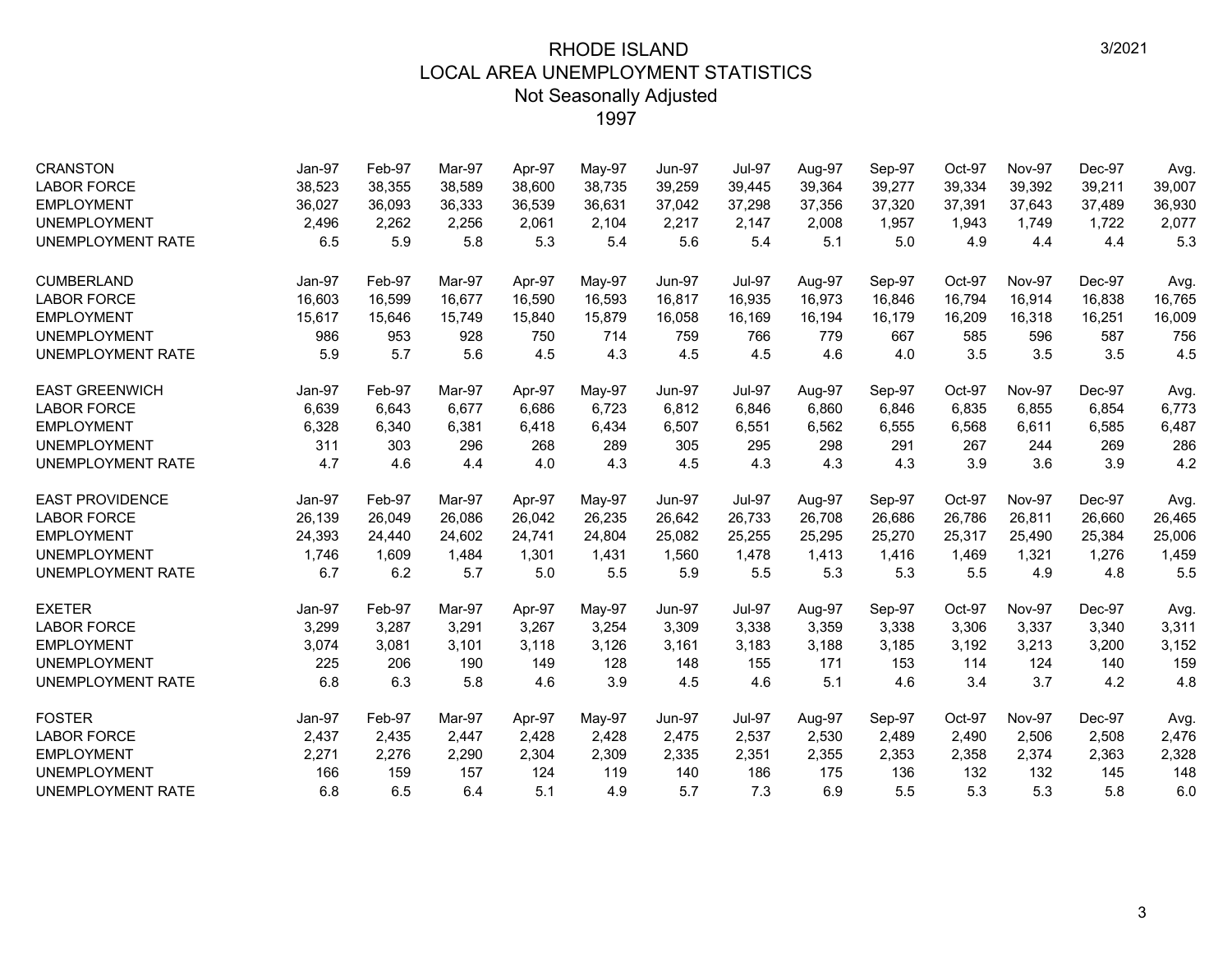| <b>GLOCESTER</b>         | Jan-97 | Feb-97 | Mar-97 | Apr-97 | May-97 | <b>Jun-97</b> | <b>Jul-97</b> | Aug-97 | Sep-97 | Oct-97 | <b>Nov-97</b> | Dec-97 | Avg.   |
|--------------------------|--------|--------|--------|--------|--------|---------------|---------------|--------|--------|--------|---------------|--------|--------|
| <b>LABOR FORCE</b>       | 5,211  | 5,229  | 5,245  | 5,234  | 5,228  | 5,306         | 5,325         | 5,339  | 5,300  | 5,343  | 5,323         | 5,349  | 5,286  |
| <b>EMPLOYMENT</b>        | 4,934  | 4,945  | 4,976  | 5,005  | 5,018  | 5,075         | 5,109         | 5,117  | 5,112  | 5,121  | 5,157         | 5,135  | 5,059  |
| <b>UNEMPLOYMENT</b>      | 277    | 284    | 269    | 229    | 210    | 231           | 216           | 222    | 188    | 222    | 166           | 214    | 227    |
| <b>UNEMPLOYMENT RATE</b> | 5.3    | 5.4    | 5.1    | 4.4    | 4.0    | 4.4           | 4.1           | 4.2    | 3.5    | 4.2    | 3.1           | 4.0    | 4.3    |
| <b>HOPKINTON</b>         | Jan-97 | Feb-97 | Mar-97 | Apr-97 | May-97 | <b>Jun-97</b> | <b>Jul-97</b> | Aug-97 | Sep-97 | Oct-97 | <b>Nov-97</b> | Dec-97 | Avg.   |
| <b>LABOR FORCE</b>       | 4,365  | 4,329  | 4,340  | 4,348  | 4,342  | 4,475         | 4,667         | 4,604  | 4,400  | 4,365  | 4,399         | 4,411  | 4,421  |
| <b>EMPLOYMENT</b>        | 4,136  | 4,136  | 4,159  | 4,178  | 4,202  | 4,337         | 4,468         | 4,410  | 4,267  | 4,256  | 4,283         | 4,271  | 4,259  |
| <b>UNEMPLOYMENT</b>      | 229    | 193    | 181    | 170    | 140    | 138           | 199           | 194    | 133    | 109    | 116           | 140    | 162    |
| UNEMPLOYMENT RATE        | 5.2    | 4.5    | 4.2    | 3.9    | 3.2    | 3.1           | 4.3           | 4.2    | 3.0    | 2.5    | 2.6           | 3.2    | 3.7    |
| <b>JAMESTOWN</b>         | Jan-97 | Feb-97 | Mar-97 | Apr-97 | May-97 | <b>Jun-97</b> | <b>Jul-97</b> | Aug-97 | Sep-97 | Oct-97 | <b>Nov-97</b> | Dec-97 | Avg.   |
| <b>LABOR FORCE</b>       | 2,784  | 2,769  | 2,782  | 2,790  | 2,760  | 2,789         | 2,813         | 2,837  | 2,815  | 2,820  | 2,813         | 2,808  | 2,798  |
| <b>EMPLOYMENT</b>        | 2,613  | 2,618  | 2,635  | 2,649  | 2,657  | 2,687         | 2,705         | 2,710  | 2,706  | 2,712  | 2,730         | 2,718  | 2,678  |
| <b>UNEMPLOYMENT</b>      | 171    | 151    | 147    | 141    | 103    | 102           | 108           | 127    | 109    | 108    | 83            | 90     | 120    |
| UNEMPLOYMENT RATE        | 6.1    | 5.5    | 5.3    | 5.1    | 3.7    | 3.7           | 3.8           | 4.5    | 3.9    | 3.8    | 3.0           | 3.2    | 4.3    |
| <b>JOHNSTON</b>          | Jan-97 | Feb-97 | Mar-97 | Apr-97 | May-97 | <b>Jun-97</b> | <b>Jul-97</b> | Aug-97 | Sep-97 | Oct-97 | <b>Nov-97</b> | Dec-97 | Avg.   |
| <b>LABOR FORCE</b>       | 15,007 | 14,962 | 14,986 | 14,885 | 14,803 | 14,967        | 15,112        | 15,049 | 15,068 | 15,109 | 15,195        | 15,119 | 15,022 |
| <b>EMPLOYMENT</b>        | 13,738 | 13,764 | 13,857 | 13,934 | 13,968 | 14,125        | 14,223        | 14,246 | 14,233 | 14,258 | 14,356        | 14,297 | 14,083 |
| <b>UNEMPLOYMENT</b>      | 1,269  | 1,198  | 1,129  | 951    | 835    | 842           | 889           | 803    | 835    | 851    | 839           | 822    | 939    |
| UNEMPLOYMENT RATE        | 8.5    | 8.0    | 7.5    | 6.4    | 5.6    | 5.6           | 5.9           | 5.3    | 5.5    | 5.6    | 5.5           | 5.4    | 6.3    |
| <b>LINCOLN</b>           | Jan-97 | Feb-97 | Mar-97 | Apr-97 | May-97 | <b>Jun-97</b> | <b>Jul-97</b> | Aug-97 | Sep-97 | Oct-97 | <b>Nov-97</b> | Dec-97 | Avg.   |
| <b>LABOR FORCE</b>       | 10,452 | 10,447 | 10,558 | 10,502 | 10,546 | 10,629        | 10,730        | 10,743 | 10,667 | 10,702 | 10,697        | 10,664 | 10,611 |
| <b>EMPLOYMENT</b>        | 9,873  | 9,891  | 9,957  | 10,012 | 10,038 | 10,151        | 10,221        | 10,236 | 10,227 | 10,247 | 10,316        | 10,273 | 10,120 |
| <b>UNEMPLOYMENT</b>      | 579    | 556    | 601    | 490    | 508    | 478           | 509           | 507    | 440    | 455    | 381           | 391    | 491    |
| UNEMPLOYMENT RATE        | 5.5    | 5.3    | 5.7    | 4.7    | 4.8    | 4.5           | 4.7           | 4.7    | 4.1    | 4.3    | 3.6           | 3.7    | 4.6    |
| <b>LITTLE COMPTON</b>    | Jan-97 | Feb-97 | Mar-97 | Apr-97 | May-97 | <b>Jun-97</b> | <b>Jul-97</b> | Aug-97 | Sep-97 | Oct-97 | <b>Nov-97</b> | Dec-97 | Avg.   |
| <b>LABOR FORCE</b>       | 1,854  | 1,853  | 1,845  | 1,826  | 1,817  | 1,832         | 1,831         | 1,832  | 1,834  | 1,832  | 1,830         | 1,846  | 1,836  |
| <b>EMPLOYMENT</b>        | 1,722  | 1,726  | 1,736  | 1,747  | 1,751  | 1,772         | 1,783         | 1,785  | 1,784  | 1,787  | 1,799         | 1,793  | 1,765  |
| <b>UNEMPLOYMENT</b>      | 132    | 127    | 109    | 79     | 66     | 60            | 48            | 47     | 50     | 45     | 31            | 53     | 71     |
| UNEMPLOYMENT RATE        | 7.1    | 6.9    | 5.9    | 4.3    | 3.6    | 3.3           | 2.6           | 2.6    | 2.7    | 2.5    | 1.7           | 2.9    | 3.9    |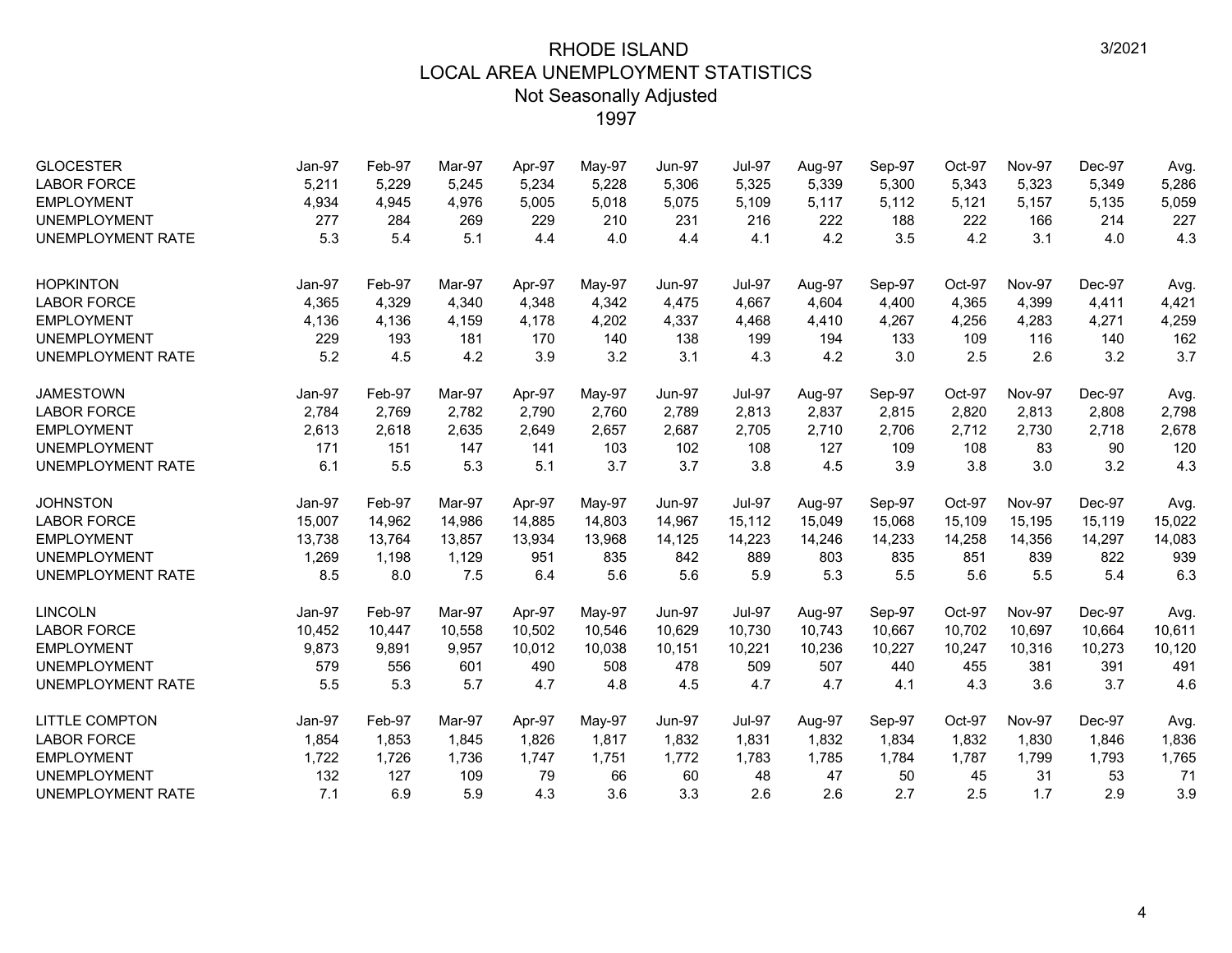| <b>MIDDLETOWN</b>        | Jan-97 | Feb-97 | Mar-97 | Apr-97 | May-97   | <b>Jun-97</b> | <b>Jul-97</b> | Aug-97 | Sep-97         | Oct-97 | Nov-97        | Dec-97 | Avg.   |
|--------------------------|--------|--------|--------|--------|----------|---------------|---------------|--------|----------------|--------|---------------|--------|--------|
| <b>LABOR FORCE</b>       | 7,616  | 7,673  | 7,799  | 8,163  | 8,452    | 8,998         | 9,114         | 9,128  | 8,842          | 8,362  | 8,207         | 8,056  | 8,367  |
| <b>EMPLOYMENT</b>        | 7,047  | 7,135  | 7,289  | 7,746  | 8,078    | 8,611         | 8,724         | 8,732  | 8,490          | 8,015  | 7,802         | 7,636  | 7,942  |
| <b>UNEMPLOYMENT</b>      | 569    | 538    | 510    | 417    | 374      | 387           | 390           | 396    | 352            | 347    | 405           | 420    | 425    |
| <b>UNEMPLOYMENT RATE</b> | 7.5    | 7.0    | 6.5    | 5.1    | 4.4      | 4.3           | 4.3           | 4.3    | 4.0            | 4.1    | 4.9           | 5.2    | 5.1    |
| NARRAGANSETT             | Jan-97 | Feb-97 | Mar-97 | Apr-97 | $May-97$ | <b>Jun-97</b> | <b>Jul-97</b> | Aug-97 | Sep-97         | Oct-97 | Nov-97        | Dec-97 | Avg.   |
| <b>LABOR FORCE</b>       | 9,298  | 9,268  | 9.317  | 9,296  | 9,290    | 9,356         | 9,394         | 9,441  | 9,460          | 9,468  | 9,510         | 9,500  | 9,383  |
| <b>EMPLOYMENT</b>        | 8,874  | 8,891  | 8,951  | 9,001  | 9,023    | 9,125         | 9,187         | 9,203  | 9,194          | 9,211  | 9,274         | 9,234  | 9,097  |
| <b>UNEMPLOYMENT</b>      | 424    | 377    | 366    | 295    | 267      | 231           | 207           | 238    | 266            | 257    | 236           | 266    | 286    |
| <b>UNEMPLOYMENT RATE</b> | 4.6    | 4.1    | 3.9    | 3.2    | 2.9      | 2.5           | 2.2           | 2.5    | 2.8            | 2.7    | 2.5           | 2.8    | 3.0    |
| <b>NEW SHOREHAM</b>      | Jan-97 | Feb-97 | Mar-97 | Apr-97 | May-97   | <b>Jun-97</b> | <b>Jul-97</b> | Aug-97 | Sep-97         | Oct-97 | <b>Nov-97</b> | Dec-97 | Avg.   |
| <b>LABOR FORCE</b>       | 559    | 560    | 560    | 560    | 558      | 555           | 561           | 559    | 542            | 533    | 555           | 553    | 554    |
| <b>EMPLOYMENT</b>        | 444    | 449    | 459    | 487    | 509      | 544           | 550           | 550    | 535            | 504    | 491           | 482    | 500    |
| <b>UNEMPLOYMENT</b>      | 115    | 111    | 101    | 73     | 49       | 11            | 11            | 9      | $\overline{7}$ | 29     | 64            | 71     | 54     |
| <b>UNEMPLOYMENT RATE</b> | 20.6   | 19.8   | 18.0   | 13.0   | 8.8      | 2.0           | 2.0           | 1.6    | 1.3            | 5.4    | 11.5          | 12.8   | 9.7    |
| <b>NEWPORT</b>           | Jan-97 | Feb-97 | Mar-97 | Apr-97 | May-97   | <b>Jun-97</b> | <b>Jul-97</b> | Aug-97 | Sep-97         | Oct-97 | <b>Nov-97</b> | Dec-97 | Avg.   |
| <b>LABOR FORCE</b>       | 11,650 | 11,669 | 11,831 | 12,278 | 12,641   | 13,363        | 13,446        | 13,458 | 13,107         | 12,438 | 12,150        | 12,008 | 12,503 |
| <b>EMPLOYMENT</b>        | 10,456 | 10,587 | 10,816 | 11,493 | 11,984   | 12,777        | 12,941        | 12,956 | 12,599         | 11,893 | 11,577        | 11,328 | 11,784 |
| <b>UNEMPLOYMENT</b>      | 1,194  | 1,082  | 1,015  | 785    | 657      | 586           | 505           | 502    | 508            | 545    | 573           | 680    | 719    |
| <b>UNEMPLOYMENT RATE</b> | 10.2   | 9.3    | 8.6    | 6.4    | 5.2      | 4.4           | 3.8           | 3.7    | 3.9            | 4.4    | 4.7           | 5.7    | 5.8    |
| <b>NORTH KINGSTOWN</b>   | Jan-97 | Feb-97 | Mar-97 | Apr-97 | May-97   | <b>Jun-97</b> | <b>Jul-97</b> | Aug-97 | Sep-97         | Oct-97 | <b>Nov-97</b> | Dec-97 | Avg.   |
| <b>LABOR FORCE</b>       | 14,352 | 14,325 | 14,399 | 14,415 | 14,430   | 14,606        | 14,647        | 14,692 | 14,721         | 14,639 | 14,730        | 14,638 | 14,549 |
| <b>EMPLOYMENT</b>        | 13,669 | 13,693 | 13.785 | 13.864 | 13,897   | 14,053        | 14,151        | 14,173 | 14,160         | 14,186 | 14.282        | 14,222 | 14,011 |
| <b>UNEMPLOYMENT</b>      | 683    | 632    | 614    | 551    | 533      | 553           | 496           | 519    | 561            | 453    | 448           | 416    | 538    |
| <b>UNEMPLOYMENT RATE</b> | 4.8    | 4.4    | 4.3    | 3.8    | 3.7      | 3.8           | 3.4           | 3.5    | 3.8            | 3.1    | 3.0           | 2.8    | 3.7    |
| <b>NORTH PROVIDENCE</b>  | Jan-97 | Feb-97 | Mar-97 | Apr-97 | May-97   | <b>Jun-97</b> | <b>Jul-97</b> | Aug-97 | Sep-97         | Oct-97 | <b>Nov-97</b> | Dec-97 | Avg.   |
| <b>LABOR FORCE</b>       | 17,670 | 17,601 | 17,673 | 17,697 | 17,767   | 17,991        | 18,128        | 18,128 | 18,095         | 18,064 | 18,109        | 18,041 | 17,914 |
| <b>EMPLOYMENT</b>        | 16,681 | 16,711 | 16,823 | 16,918 | 16,960   | 17,152        | 17,269        | 17,297 | 17,280         | 17,312 | 17,428        | 17,358 | 17,099 |
| <b>UNEMPLOYMENT</b>      | 989    | 890    | 850    | 779    | 807      | 839           | 859           | 831    | 815            | 752    | 681           | 683    | 815    |
| <b>UNEMPLOYMENT RATE</b> | 5.6    | 5.1    | 4.8    | 4.4    | 4.5      | 4.7           | 4.7           | 4.6    | 4.5            | 4.2    | 3.8           | 3.8    | 4.5    |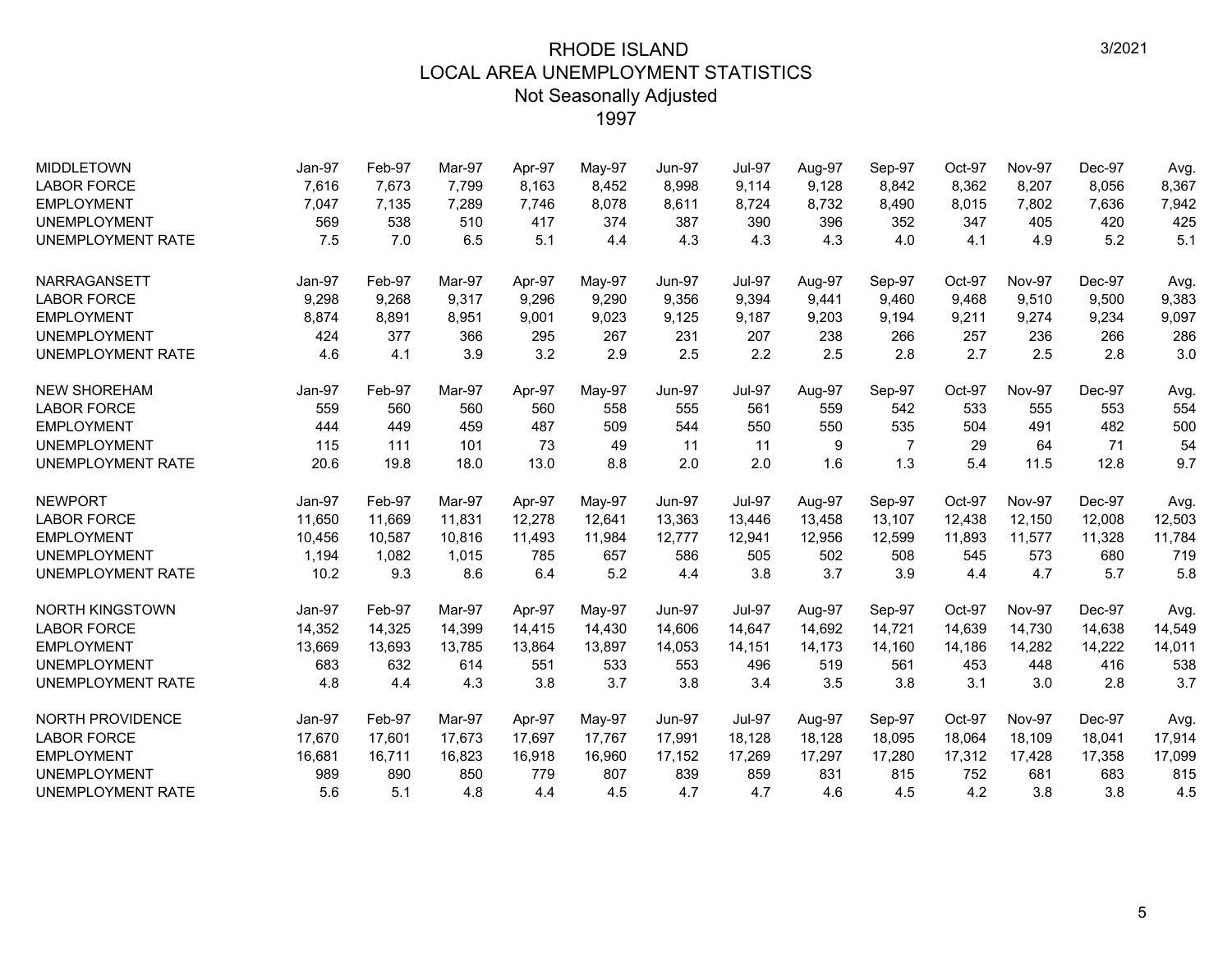| <b>NORTH SMITHFIELD</b>  | Jan-97 | Feb-97 | Mar-97 | Apr-97 | May-97 | <b>Jun-97</b> | Jul-97        | Aug-97 | Sep-97 | Oct-97 | <b>Nov-97</b> | Dec-97 | Avg.   |
|--------------------------|--------|--------|--------|--------|--------|---------------|---------------|--------|--------|--------|---------------|--------|--------|
| <b>LABOR FORCE</b>       | 5,564  | 5,554  | 5.578  | 5,595  | 5,642  | 5.730         | 5,744         | 5,704  | 5,703  | 5,692  | 5,747         | 5,715  | 5,664  |
| <b>EMPLOYMENT</b>        | 5,345  | 5,356  | 5,391  | 5,421  | 5,435  | 5,495         | 5,534         | 5,543  | 5,538  | 5,547  | 5,585         | 5,563  | 5,479  |
| <b>UNEMPLOYMENT</b>      | 219    | 198    | 187    | 174    | 207    | 235           | 210           | 161    | 165    | 145    | 162           | 152    | 185    |
| <b>UNEMPLOYMENT RATE</b> | 3.9    | 3.6    | 3.4    | 3.1    | 3.7    | 4.1           | 3.7           | 2.8    | 2.9    | 2.5    | 2.8           | 2.7    | 3.3    |
| <b>PAWTUCKET</b>         | Jan-97 | Feb-97 | Mar-97 | Apr-97 | May-97 | <b>Jun-97</b> | <b>Jul-97</b> | Aug-97 | Sep-97 | Oct-97 | <b>Nov-97</b> | Dec-97 | Avg.   |
| <b>LABOR FORCE</b>       | 37,709 | 37,589 | 37,953 | 37,922 | 37,947 | 38,320        | 38,704        | 38,431 | 38,350 | 38.196 | 38,256        | 38,103 | 38,123 |
| <b>EMPLOYMENT</b>        | 34,841 | 34,904 | 35,138 | 35,335 | 35,425 | 35,824        | 36,070        | 36,126 | 36,093 | 36,159 | 36,404        | 36,254 | 35,714 |
| <b>UNEMPLOYMENT</b>      | 2,868  | 2,685  | 2,815  | 2,587  | 2,522  | 2,496         | 2,634         | 2,305  | 2,257  | 2,037  | 1,852         | 1,849  | 2,409  |
| <b>UNEMPLOYMENT RATE</b> | 7.6    | 7.1    | 7.4    | 6.8    | 6.6    | 6.5           | 6.8           | 6.0    | 5.9    | 5.3    | 4.8           | 4.9    | 6.3    |
| <b>PORTSMOUTH</b>        | Jan-97 | Feb-97 | Mar-97 | Apr-97 | May-97 | <b>Jun-97</b> | <b>Jul-97</b> | Aug-97 | Sep-97 | Oct-97 | <b>Nov-97</b> | Dec-97 | Avg.   |
| <b>LABOR FORCE</b>       | 8,203  | 8,297  | 8.454  | 8,846  | 9,183  | 9.759         | 9.846         | 9,860  | 9,543  | 9,021  | 8,796         | 8,661  | 9,039  |
| <b>EMPLOYMENT</b>        | 7,635  | 7,730  | 7,898  | 8,393  | 8,752  | 9,330         | 9,451         | 9,462  | 9,201  | 8,685  | 8,455         | 8,272  | 8,605  |
| <b>UNEMPLOYMENT</b>      | 568    | 567    | 556    | 453    | 431    | 429           | 395           | 398    | 342    | 336    | 341           | 389    | 434    |
| <b>UNEMPLOYMENT RATE</b> | 6.9    | 6.8    | 6.6    | 5.1    | 4.7    | 4.4           | 4.0           | 4.0    | 3.6    | 3.7    | 3.9           | 4.5    | 4.8    |
| <b>PROVIDENCE</b>        | Jan-97 | Feb-97 | Mar-97 | Apr-97 | May-97 | <b>Jun-97</b> | <b>Jul-97</b> | Aug-97 | Sep-97 | Oct-97 | <b>Nov-97</b> | Dec-97 | Avg.   |
| <b>LABOR FORCE</b>       | 72,006 | 71,795 | 72,016 | 71,804 | 72,480 | 73,327        | 74,174        | 73,645 | 73,462 | 73,397 | 73,452        | 73,174 | 72,895 |
| <b>EMPLOYMENT</b>        | 66,337 | 66,459 | 66,904 | 67,281 | 67,449 | 68,208        | 68,679        | 68,784 | 68,721 | 68,849 | 69,316        | 69,031 | 68,002 |
| <b>UNEMPLOYMENT</b>      | 5,669  | 5,336  | 5,112  | 4,523  | 5,031  | 5,119         | 5,495         | 4,861  | 4,741  | 4,548  | 4,136         | 4,143  | 4,893  |
| <b>UNEMPLOYMENT RATE</b> | 7.9    | 7.4    | 7.1    | 6.3    | 6.9    | 7.0           | 7.4           | 6.6    | 6.5    | 6.2    | 5.6           | 5.7    | 6.7    |
| <b>RICHMOND</b>          | Jan-97 | Feb-97 | Mar-97 | Apr-97 | May-97 | <b>Jun-97</b> | <b>Jul-97</b> | Aug-97 | Sep-97 | Oct-97 | <b>Nov-97</b> | Dec-97 | Avg.   |
| <b>LABOR FORCE</b>       | 3,631  | 3,617  | 3.654  | 3,660  | 3,676  | 3.718         | 3,761         | 3,775  | 3,759  | 3,759  | 3,762         | 3,757  | 3.711  |
| <b>EMPLOYMENT</b>        | 3,537  | 3,542  | 3,567  | 3,585  | 3,595  | 3,636         | 3,661         | 3,667  | 3,663  | 3,670  | 3,694         | 3,680  | 3,625  |
| <b>UNEMPLOYMENT</b>      | 94     | 75     | 87     | 75     | 81     | 82            | 100           | 108    | 96     | 89     | 68            | 77     | 86     |
| <b>UNEMPLOYMENT RATE</b> | 2.6    | 2.1    | 2.4    | 2.0    | 2.2    | 2.2           | 2.7           | 2.9    | 2.6    | 2.4    | 1.8           | 2.0    | 2.3    |
| <b>SCITUATE</b>          | Jan-97 | Feb-97 | Mar-97 | Apr-97 | May-97 | <b>Jun-97</b> | <b>Jul-97</b> | Aug-97 | Sep-97 | Oct-97 | <b>Nov-97</b> | Dec-97 | Avg.   |
| <b>LABOR FORCE</b>       | 5,895  | 5,864  | 5,882  | 5,855  | 5,882  | 5,942         | 5,981         | 5,993  | 5,979  | 5,994  | 6,013         | 5,995  | 5,939  |
| <b>EMPLOYMENT</b>        | 5,473  | 5,484  | 5,520  | 5,550  | 5,564  | 5,627         | 5,666         | 5,675  | 5,669  | 5,681  | 5,718         | 5,696  | 5,610  |
| <b>UNEMPLOYMENT</b>      | 422    | 380    | 362    | 305    | 318    | 315           | 315           | 318    | 310    | 313    | 295           | 299    | 329    |
| <b>UNEMPLOYMENT RATE</b> | 7.2    | 6.5    | 6.2    | 5.2    | 5.4    | 5.3           | 5.3           | 5.3    | 5.2    | 5.2    | 4.9           | 5.0    | 5.5    |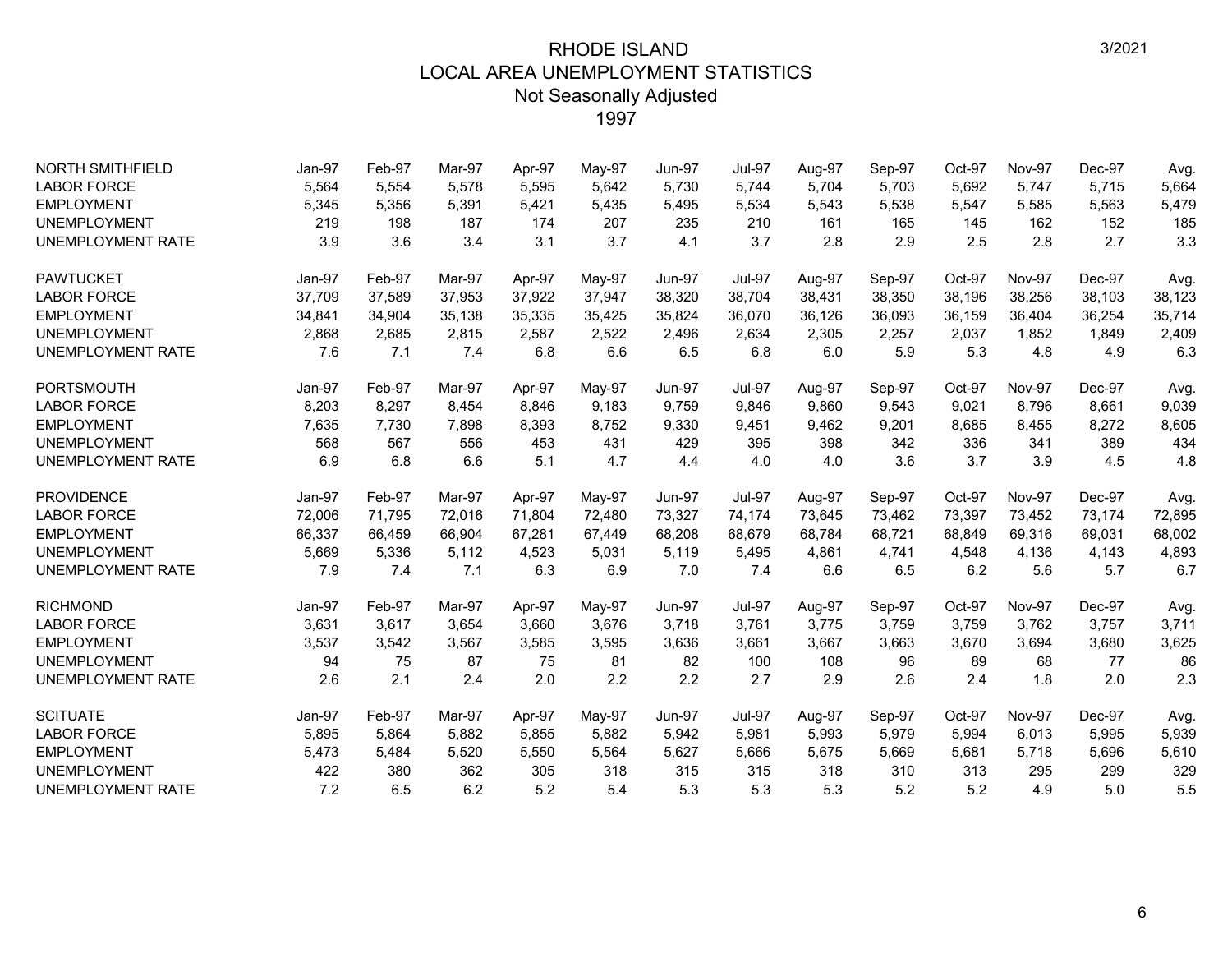| <b>SMITHFIELD</b>        | Jan-97 | Feb-97 | Mar-97 | Apr-97 | May-97   | <b>Jun-97</b> | <b>Jul-97</b> | Aug-97 | Sep-97 | Oct-97 | <b>Nov-97</b> | Dec-97 | Avg.   |
|--------------------------|--------|--------|--------|--------|----------|---------------|---------------|--------|--------|--------|---------------|--------|--------|
| <b>LABOR FORCE</b>       | 10,487 | 10.451 | 10.526 | 10,526 | 10,581   | 10,682        | 10,818        | 10,870 | 10,771 | 10,808 | 10.798        | 10.723 | 10,670 |
| <b>EMPLOYMENT</b>        | 9,898  | 9,917  | 9,983  | 10,040 | 10,064   | 10,177        | 10,248        | 10,264 | 10,253 | 10,274 | 10,343        | 10,300 | 10,147 |
| <b>UNEMPLOYMENT</b>      | 589    | 534    | 543    | 486    | 517      | 505           | 570           | 606    | 518    | 534    | 455           | 423    | 523    |
| <b>UNEMPLOYMENT RATE</b> | 5.6    | 5.1    | 5.2    | 4.6    | 4.9      | 4.7           | 5.3           | 5.6    | 4.8    | 4.9    | 4.2           | 3.9    | 4.9    |
| <b>SOUTH KINGSTOWN</b>   | Jan-97 | Feb-97 | Mar-97 | Apr-97 | May-97   | <b>Jun-97</b> | <b>Jul-97</b> | Aug-97 | Sep-97 | Oct-97 | <b>Nov-97</b> | Dec-97 | Avg.   |
| <b>LABOR FORCE</b>       | 13,649 | 13,650 | 13,723 | 13,657 | 13,643   | 13,821        | 13,887        | 13,949 | 13,920 | 13,951 | 14,016        | 14,025 | 13,825 |
| <b>EMPLOYMENT</b>        | 12,982 | 13,006 | 13,093 | 13,167 | 13,200   | 13,347        | 13,441        | 13,461 | 13,449 | 13,474 | 13,564        | 13,509 | 13,308 |
| <b>UNEMPLOYMENT</b>      | 667    | 644    | 630    | 490    | 443      | 474           | 446           | 488    | 471    | 477    | 452           | 516    | 517    |
| <b>UNEMPLOYMENT RATE</b> | 4.9    | 4.7    | 4.6    | 3.6    | 3.2      | 3.4           | 3.2           | 3.5    | 3.4    | 3.4    | 3.2           | 3.7    | 3.7    |
| <b>TIVERTON</b>          | Jan-97 | Feb-97 | Mar-97 | Apr-97 | May-97   | <b>Jun-97</b> | <b>Jul-97</b> | Aug-97 | Sep-97 | Oct-97 | Nov-97        | Dec-97 | Avg.   |
| <b>LABOR FORCE</b>       | 8,019  | 8,041  | 8,046  | 7,993  | 7,904    | 7,979         | 8,103         | 8,106  | 8,027  | 8,085  | 8,153         | 8,136  | 8,049  |
| <b>EMPLOYMENT</b>        | 7,432  | 7,446  | 7,495  | 7,538  | 7,556    | 7,642         | 7,695         | 7.706  | 7,698  | 7,714  | 7,765         | 7,734  | 7,618  |
| <b>UNEMPLOYMENT</b>      | 587    | 595    | 551    | 455    | 348      | 337           | 408           | 400    | 329    | 371    | 388           | 402    | 431    |
| <b>UNEMPLOYMENT RATE</b> | 7.3    | 7.4    | 6.8    | 5.7    | 4.4      | 4.2           | 5.0           | 4.9    | 4.1    | 4.6    | 4.8           | 4.9    | 5.4    |
| <b>WARREN</b>            | Jan-97 | Feb-97 | Mar-97 | Apr-97 | May-97   | <b>Jun-97</b> | <b>Jul-97</b> | Aug-97 | Sep-97 | Oct-97 | <b>Nov-97</b> | Dec-97 | Avg.   |
| <b>LABOR FORCE</b>       | 6,413  | 6,378  | 6.400  | 6,370  | 6,378    | 6,464         | 6,551         | 6.536  | 6,489  | 6,511  | 6,469         | 6.486  | 6,454  |
| <b>EMPLOYMENT</b>        | 5,969  | 5,980  | 6,020  | 6,054  | 6,070    | 6,138         | 6,178         | 6,189  | 6,184  | 6,195  | 6,237         | 6,211  | 6,119  |
| <b>UNEMPLOYMENT</b>      | 444    | 398    | 380    | 316    | 308      | 326           | 373           | 347    | 305    | 316    | 232           | 275    | 335    |
| <b>UNEMPLOYMENT RATE</b> | 6.9    | 6.2    | 5.9    | 5.0    | 4.8      | 5.0           | 5.7           | 5.3    | 4.7    | 4.9    | 3.6           | 4.2    | 5.2    |
| <b>WARWICK</b>           | Jan-97 | Feb-97 | Mar-97 | Apr-97 | $May-97$ | <b>Jun-97</b> | <b>Jul-97</b> | Aug-97 | Sep-97 | Oct-97 | <b>Nov-97</b> | Dec-97 | Avg.   |
| <b>LABOR FORCE</b>       | 46,674 | 46,540 | 46,732 | 46,601 | 46,852   | 47,405        | 47,627        | 47,769 | 47,735 | 47,582 | 47,841        | 47,560 | 47,244 |
| <b>EMPLOYMENT</b>        | 43.763 | 43,843 | 44,135 | 44,385 | 44,496   | 44,997        | 45.308        | 45,378 | 45,335 | 45,421 | 45.727        | 45,539 | 44,861 |
| <b>UNEMPLOYMENT</b>      | 2,911  | 2,697  | 2,597  | 2,216  | 2,356    | 2,408         | 2,319         | 2,391  | 2,400  | 2,161  | 2,114         | 2,021  | 2,383  |
| <b>UNEMPLOYMENT RATE</b> | 6.2    | 5.8    | 5.6    | 4.8    | 5.0      | 5.1           | 4.9           | 5.0    | 5.0    | 4.5    | 4.4           | 4.2    | 5.0    |
| <b>WEST GREENWICH</b>    | Jan-97 | Feb-97 | Mar-97 | Apr-97 | May-97   | <b>Jun-97</b> | <b>Jul-97</b> | Aug-97 | Sep-97 | Oct-97 | <b>Nov-97</b> | Dec-97 | Avg.   |
| <b>LABOR FORCE</b>       | 2,511  | 2,510  | 2,515  | 2,516  | 2,518    | 2,561         | 2,589         | 2,579  | 2,542  | 2,545  | 2,555         | 2,546  | 2,540  |
| <b>EMPLOYMENT</b>        | 2,366  | 2,370  | 2,386  | 2,401  | 2,405    | 2,432         | 2,449         | 2,453  | 2,451  | 2,455  | 2,473         | 2,462  | 2,425  |
| <b>UNEMPLOYMENT</b>      | 145    | 140    | 129    | 115    | 113      | 129           | 140           | 126    | 91     | 90     | 82            | 84     | 115    |
| <b>UNEMPLOYMENT RATE</b> | 5.8    | 5.6    | 5.1    | 4.6    | 4.5      | 5.0           | 5.4           | 4.9    | 3.6    | 3.5    | 3.2           | 3.3    | 4.5    |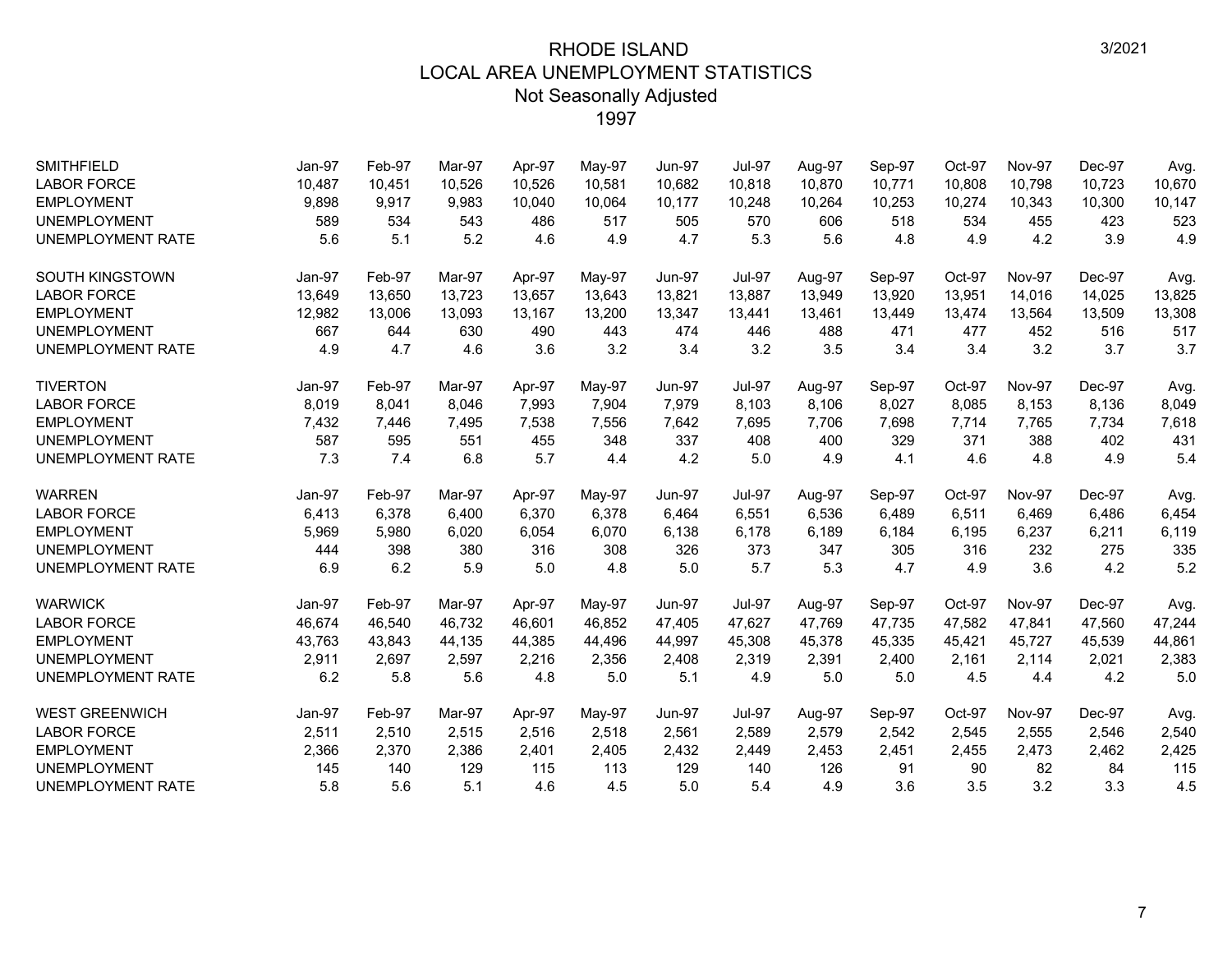| <b>WEST WARWICK</b>      | Jan-97 | Feb-97 | Mar-97 | Apr-97 | May-97 | <b>Jun-97</b> | <b>Jul-97</b> | Aug-97 | Sep-97 | Oct-97 | <b>Nov-97</b> | Dec-97 | Avg.   |
|--------------------------|--------|--------|--------|--------|--------|---------------|---------------|--------|--------|--------|---------------|--------|--------|
| <b>LABOR FORCE</b>       | 16,313 | 16,284 | 16,328 | 16,249 | 16,268 | 16,412        | 16,546        | 16,578 | 16,527 | 16,520 | 16,546        | 16,543 | 16,427 |
| <b>EMPLOYMENT</b>        | 15,102 | 15,130 | 15,230 | 15,315 | 15,353 | 15,526        | 15,634        | 15,658 | 15,643 | 15,673 | 15,778        | 15,714 | 15,480 |
| <b>UNEMPLOYMENT</b>      | 1,211  | 1,154  | 1,098  | 934    | 915    | 886           | 912           | 920    | 884    | 847    | 768           | 829    | 947    |
| UNEMPLOYMENT RATE        | 7.4    | 7.1    | 6.7    | 5.7    | 5.6    | 5.4           | 5.5           | 5.5    | 5.3    | 5.1    | 4.6           | 5.0    | 5.8    |
| WESTERLY                 | Jan-97 | Feb-97 | Mar-97 | Apr-97 | May-97 | <b>Jun-97</b> | <b>Jul-97</b> | Aug-97 | Sep-97 | Oct-97 | Nov-97        | Dec-97 | Avg.   |
| <b>LABOR FORCE</b>       | 12,877 | 12,825 | 12,849 | 12,801 | 12,842 | 13,247        | 13,673        | 13,481 | 13,041 | 12,963 | 13,062        | 13,058 | 13,060 |
| <b>EMPLOYMENT</b>        | 12,172 | 12,174 | 12,241 | 12,300 | 12,369 | 12,769        | 13,152        | 12,980 | 12,562 | 12,528 | 12,607        | 12,570 | 12,535 |
| <b>UNEMPLOYMENT</b>      | 705    | 651    | 608    | 501    | 473    | 478           | 521           | 501    | 479    | 435    | 455           | 488    | 525    |
| UNEMPLOYMENT RATE        | 5.5    | 5.1    | 4.7    | 3.9    | 3.7    | 3.6           | 3.8           | 3.7    | 3.7    | 3.4    | 3.5           | 3.7    | 4.0    |
| <b>WOONSOCKET</b>        | Jan-97 | Feb-97 | Mar-97 | Apr-97 | May-97 | <b>Jun-97</b> | <b>Jul-97</b> | Aug-97 | Sep-97 | Oct-97 | <b>Nov-97</b> | Dec-97 | Avg.   |
| <b>LABOR FORCE</b>       | 20,638 | 20,567 | 20,623 | 20,517 | 20,557 | 20,842        | 20,896        | 20,894 | 20,821 | 20,857 | 21,001        | 20,930 | 20,762 |
| <b>EMPLOYMENT</b>        | 18.997 | 19,031 | 19.159 | 19,266 | 19,315 | 19.534        | 19.667        | 19,698 | 19.679 | 19.716 | 19.849        | 19.767 | 19,473 |
| <b>UNEMPLOYMENT</b>      | 1,641  | 1,536  | 1,464  | 1,251  | 1,242  | 1,308         | 1,229         | 1,196  | 1,142  | 1,141  | 1,152         | 1,163  | 1,289  |
| UNEMPLOYMENT RATE        | 8.0    | 7.5    | 7.1    | 6.1    | 6.0    | 6.3           | 5.9           | 5.7    | 5.5    | 5.5    | 5.5           | 5.6    | 6.2    |
| <b>BRISTOL COUNTY</b>    | Jan-97 | Feb-97 | Mar-97 | Apr-97 | May-97 | <b>Jun-97</b> | <b>Jul-97</b> | Aug-97 | Sep-97 | Oct-97 | <b>Nov-97</b> | Dec-97 | Avg.   |
| <b>LABOR FORCE</b>       | 26,512 | 26,478 | 26,557 | 26,442 | 26,492 | 26,778        | 27,070        | 27,077 | 26,996 | 26,995 | 27,095        | 27,029 | 26,793 |
| <b>EMPLOYMENT</b>        | 25,006 | 25,052 | 25,219 | 25,361 | 25,427 | 25,712        | 25,886        | 25,930 | 25,905 | 25,954 | 26,129        | 26,020 | 25,633 |
| <b>UNEMPLOYMENT</b>      | 1,506  | 1,426  | 1,338  | 1,081  | 1,065  | 1,066         | 1,184         | 1,147  | 1,091  | 1,041  | 966           | 1,009  | 1,160  |
| <b>UNEMPLOYMENT RATE</b> | 5.7    | 5.4    | 5.0    | 4.1    | 4.0    | 4.0           | 4.4           | 4.2    | 4.0    | 3.9    | 3.6           | 3.7    | 4.3    |
| <b>KENT COUNTY</b>       | Jan-97 | Feb-97 | Mar-97 | Apr-97 | May-97 | <b>Jun-97</b> | <b>Jul-97</b> | Aug-97 | Sep-97 | Oct-97 | <b>Nov-97</b> | Dec-97 | Avg.   |
| <b>LABOR FORCE</b>       | 90,425 | 90,145 | 90,490 | 90,261 | 90,677 | 91,809        | 92,386        | 92,591 | 92,256 | 92,050 | 92,401        | 92,002 | 91,458 |
| <b>EMPLOYMENT</b>        | 84,565 | 84,721 | 85,283 | 85,767 | 85,979 | 86,947        | 87,547        | 87,685 | 87,601 | 87,767 | 88,359        | 87,997 | 86,685 |
| <b>UNEMPLOYMENT</b>      | 5,860  | 5,424  | 5,207  | 4,494  | 4,698  | 4,862         | 4,839         | 4,906  | 4,655  | 4,283  | 4,042         | 4,005  | 4,773  |
| UNEMPLOYMENT RATE        | 6.5    | 6.0    | 5.8    | 5.0    | 5.2    | 5.3           | 5.2           | 5.3    | 5.0    | 4.7    | 4.4           | 4.4    | 5.2    |